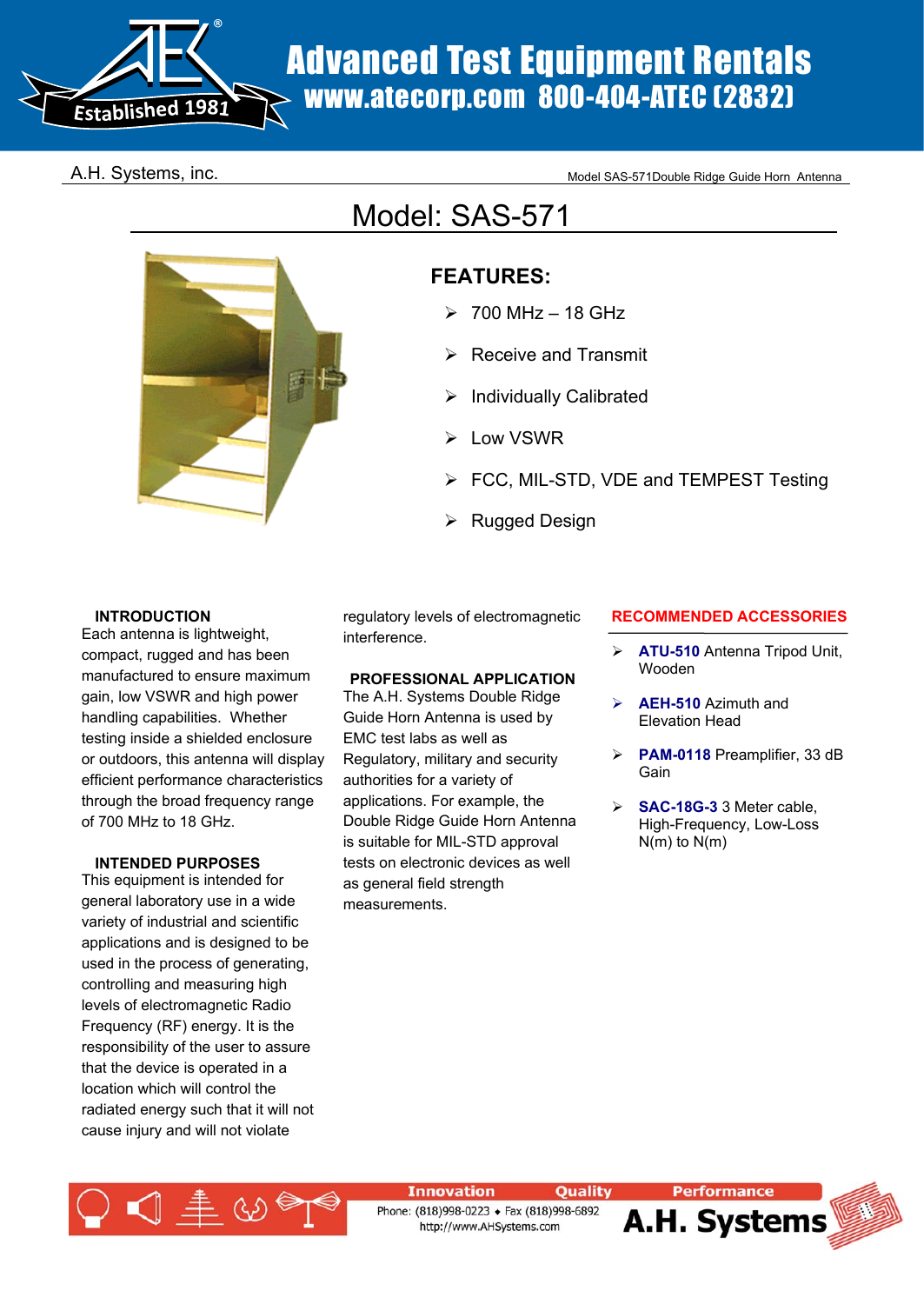#### **SPECIFICATIONS**

The SAS-571 Double Ridge Guide Horn Antenna Specifications:

#### **APPLICATIONS**

 The model SAS-571 Double Ridge Horn antenna is a broadband High gain antenna with low VSWR. It has an input handling capability up to 300 watts CW, and rugged design make this horn antenna excellent for both immunity and emissions testing

#### **GENERAL USE INSTRUCTIONS**

 The double ridge guide horn antenna comes assembled and ready to use. The antenna mounting bracket is attached to the antenna backwards for packing purposes. The bracket must be removed from the antenna, turned over (so that the bracket leg faces away from the antenna), and re-attached to the antenna. (The bracket is not needed for mounting if the tripod being used has an Azimuth/Elevation Head.)

 Attach the antenna to the tripod azimuth and elevation head through the hole on the antenna bottom or the hole in the mounting bracket. The ridge guides determine the antenna polarity: for horizontal polarity they should be parallel to the ground, for vertical polarity they should be perpendicular to the ground. Connect a cable between the antenna connector and the receiver.

**NOTE: BE SURE TO USE A CABLE RATED FOR HIGH FREQUENCY WHEN OPERATING ABOVE 5 GHz.**

#### **MAINTENANCE**

Annual recalibration is recommended to ensure reliable and repeatable performance. A.H. Systems experienced technicians can recalibrate almost any type or brand of antenna.

For more information about our calibration services or to place an order for antenna calibration visit our website at http://www.AHSystems.com or call 1(818) 998-0223.

**Ask about our**





**Innovation** 

Phone: (818)998-0223 + Fax (818)998-6892 http://www.AHSystems.com

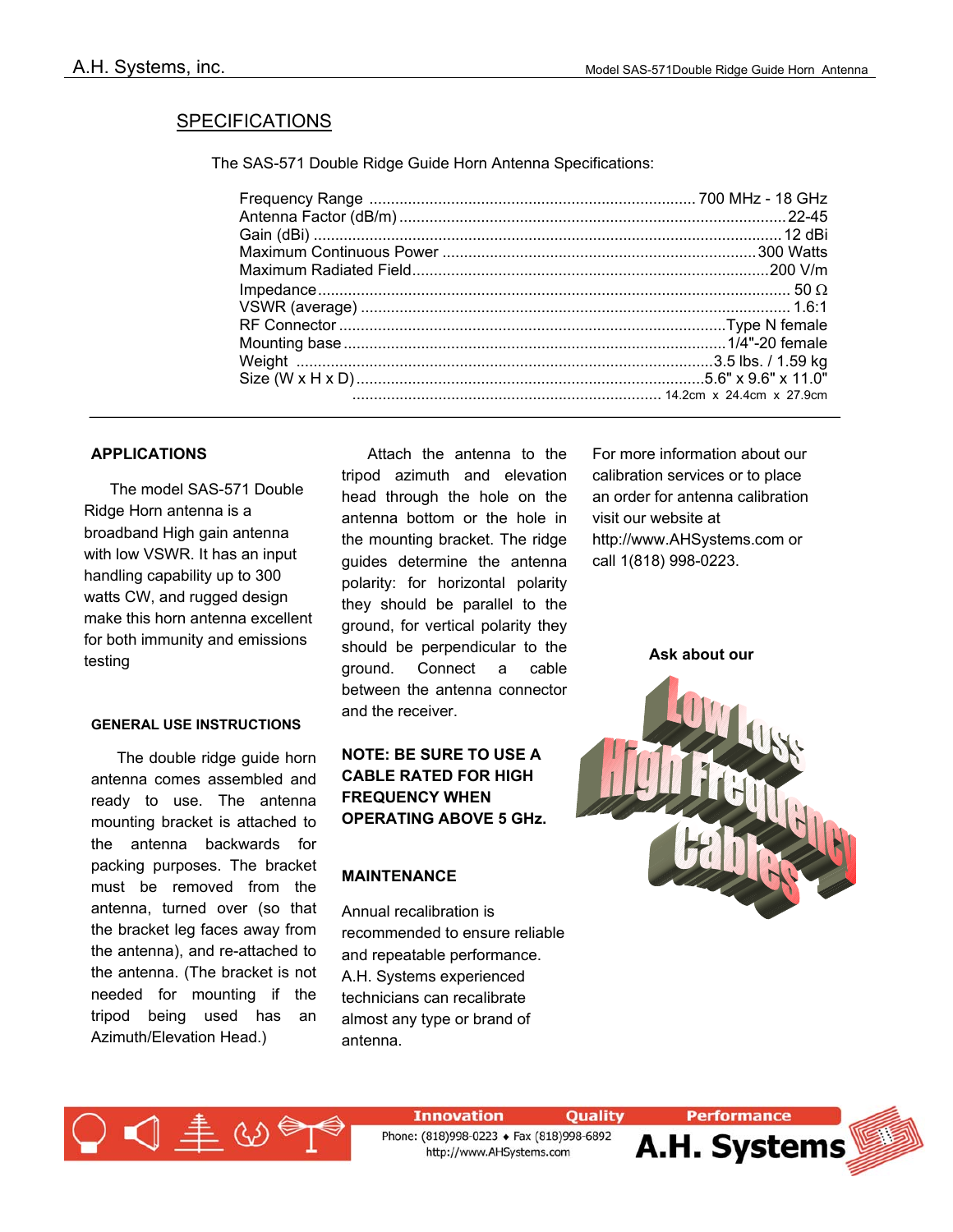### TYPICAL DATA

The SAS-571 Double Ridge Guide Horn Antenna is supplied with an individual 1, 3 and 10 Meter horizontal calibration. Below is a set of typical antenna data for the SAS-571.